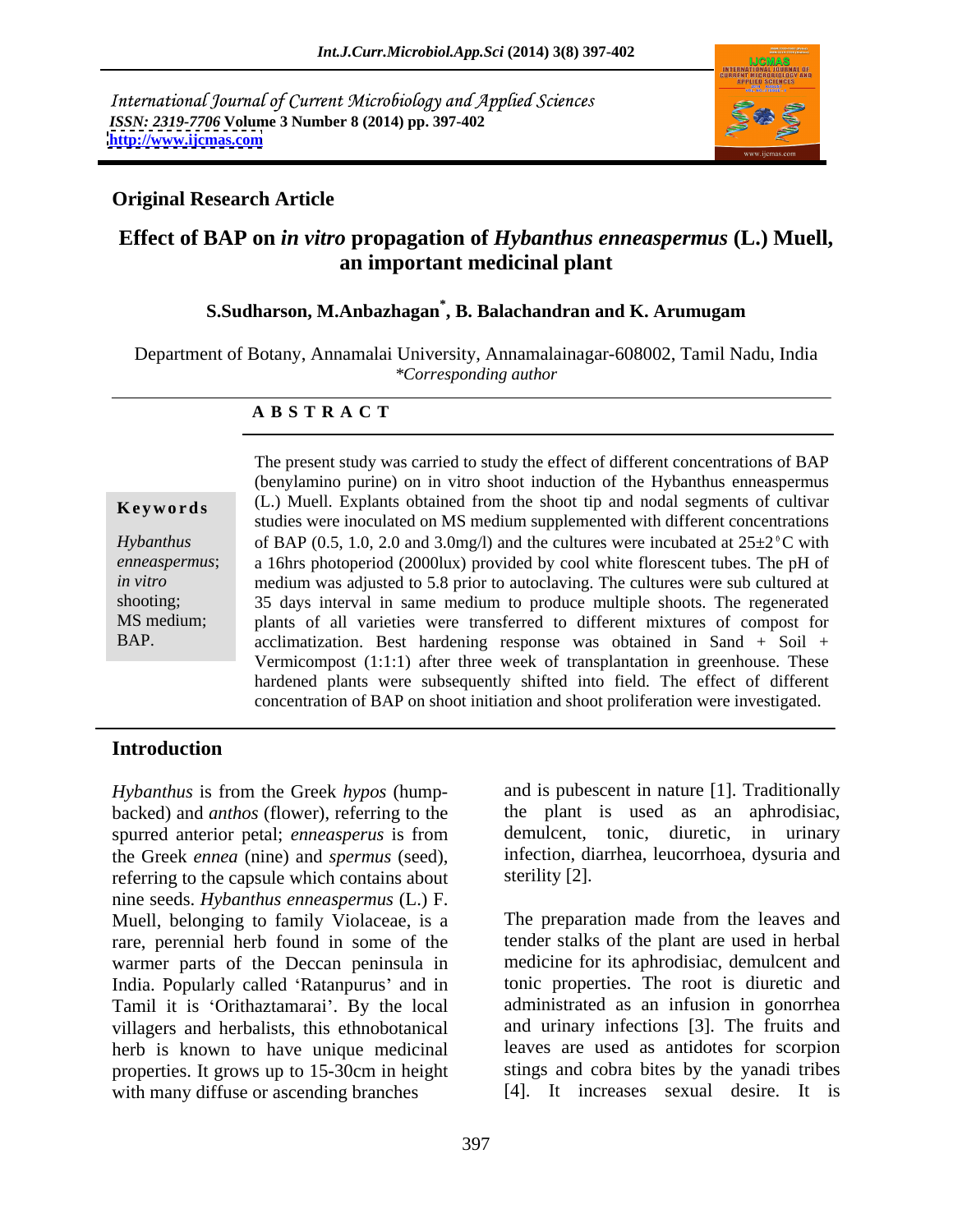aphrodisiac and a nutritive tonic. Small and using higher concentrations of casein quantity of the herb if taken with milk, twice hydrolysate (500mg/l) and potassium a day helps the body gaining strength. If it is phosphate  $(1.86 \text{mmol/l})$  for H. taken for 48 days, the internal organ of the *enneaspermus*. It was also observed that an body grows healthier and stronger. increase of the NAA concentration Specifically, the organs of reproduction are augmented shoot length up to 8cm of *H.* rejuvenated, get stronger and the production of sperm increases. The peduncle of herb monthly periods of women. It cures problems related to menstruation. This

benzylamino purine (BAP) within 4 weeks callus. The addition of casein hydrolysate (IBA). The regenerated plants were<br>morphologically uniform and exhibited a normal seed set. The highest number of shoot/explants was obtained with initial pH values between 5.5 and 6.0. Similarly, shoot **Materials and Methods** differentiation occurred when light green compact callus of *H. enneaspermus* was transferred to MS medium supplemented with 2.0mg/l BAP and 0.5mg/l NAA; the For this study, the field grown *H*. highest percentage of calli-forming shoots *enneaspermus* were collected from the and the highest number of shoots were Agriculture Department, Annamalai achieved in this medium. Differentiated University Annamalainagar Chidambaram shoot buds of *H. enneaspermus* elongated to and South India. Explants were collected 4 5 cm within 6 weeks. This response could from shoot tips and nodal segments for be improved when glucose was used as a carbon source for a larger flowered purslane,

hydrolysate (500mg/l) and potassium phosphate (1.86mmol/l) for *H.* increase of the NAA concentration *enneaspermus* in tissue culture.

gives a mushy, sticky and smooth taste, like In tissue culture, plant growth regulators ladies finger, when chewed. Daily intake (PGR) are critical media components in helps in curing ulcers, which occurs due to determining the developmental pathway of sexually transmitted diseases and even the plant cells. Cytokinins such as AIDS. This herb is good for regularizing the benzylamino purine (BAP) and Kinetin are nutritive herb cools the body. Though, *H.* auxiliary and adventitious shoots formation *enneaspermus* has number of medical value. from meristematic explants in *Hybanthus*  **Tissue Culture Techniques** *Hybanthus enneapermus* culture system was A plant regeneration method for 2.0mg/l basal media [6]. The effectiveness of BAP of incubation. Shoot differentiation was multiplication of shoot tip cultures has been achieved from the light green compact reported in *Hybanthus enneapermus*. BAP (500 mg/l) and more potassium phosphate growth of auxiliary and of shoot tip cultures (1.86mmol/l) to the culture medium [7]. With view of the above said things, the enhanced shoot differentiation. Rooting was present investigation was mainly aimed to achieved on half-strength MS medium study the effect of different concentrations containing 1.0mg/l indole-3-butyric acid of BAP along with MS basal medium and morphologically uniform and exhibited a and shoot proliferation of *Hybanthus*  generally known to reduce the apical meristem dominance and induce both *enneapermus*. The most established achieved by using BAP as a supplement to over other cytokinins in inducing has a marked effect in stimulating the optimize its dose level in the shoot induction *enneapermus* studied.

# **Materials and Methods**

### **Source of Explants**

University, Annamalainagar, Chidambaram *enneaspermus* were collected from the Agriculture Department, Annamalai University, Annamalainagar, Chidambaram shoot initiation.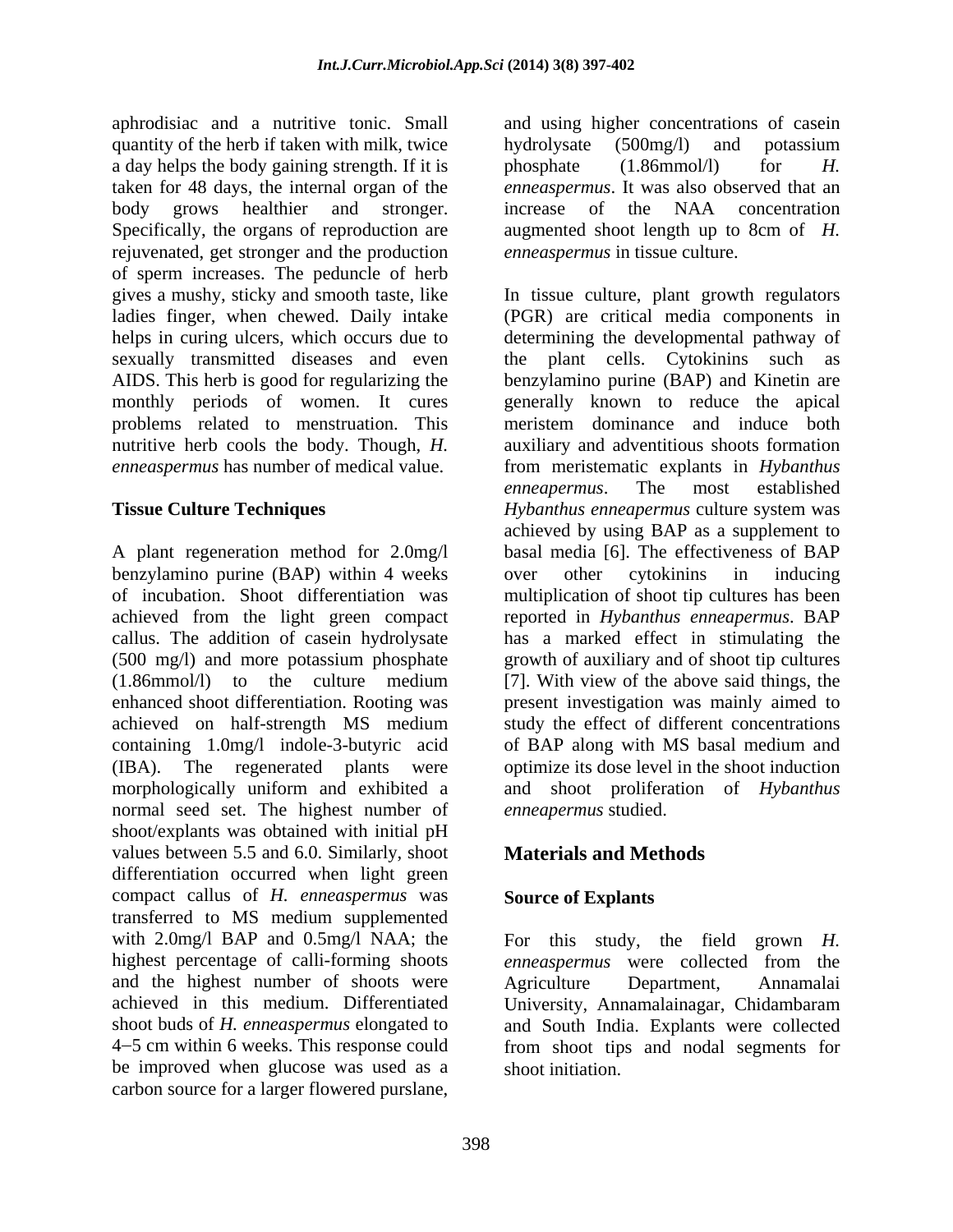After excision, the surface sterilization, the half strength MS medium supplemented explants were primarily rinsed in tap water for 30 minutes followed gently rinsed with 70% ethanol for 60 seconds and with 5% Hardening sodium hypochloride solution for 10 minutes. After each step of sterilization, the laminar air flow chamber by using 0.1%

After complete sterilization and slicing, the explants were inoculated in MS medium [8], the field for developing into mature plants.<br>supplemented with cytokinins and auxins used either singly or in combination. The pH of the medium was adjusted to 5.8 and prior to autoclaving, 0.6% agar (Himedia,  $\Delta_{\text{fter}}$  rooting regenerated plants were Mumbai) was added to the medium. Then, autoclaving was done at 121<sup>o</sup>C and 15psi for<br>combinations of sand soil and 20 minutes.

After inoculation, the cultures were haddle growth and manippleation. maintained at a temperature of  $25\pm2$ <sup>o</sup>C with<br>Statistical Analysis a photoperiod of 16hrs per day. Lighting of  $80\mu\text{Em}^2\text{s}^{-1}$  was supplied by using cool and white fluorescent tubes (Philips India Ltd.). Various types of plant growth regulator BAP were added with MS medium for better quantitied and the data subjected to shoot induction (Table 1). The MS medium without adding of plant growth regulator was served as control. After 35-45 days of culturing, the multiple shoots were separated **Results and Discussion** into pieces and the separation was done at the base of multiple shoots and they were In this study the effects of different transferred to 500ml culture bottle concentrations of BAP on bud initiation and

**Surface sterilization**  medium to get a more number of shoots. For root initiation, the shoots were transferred to with IAA, IBA and NAA.

# *Hardening*

explants were washed with sterile double were individually removed from the culture distilled water for three times. Further tubes. After washing their roots carefully sterilization procedures were carried out in with tap water, plantlets were transplanted HgCl<sub>2</sub> for 5 minutes. The explants were then mixture of sand, soil and vermicompost rinsed five times with sterile distilled water.  $(1:1:1)$  and they were placed in the Finally, in the laminar air flow chamber, the greenhouse for hardening. The plants were explants were cut into small pieces. watered with half-strength MS salts solution **Inoculations** bag for 2 weeks. Afterwards, the hardened Healthy plantlets with 5 to 7cm long roots into 10cm diameter plastic pots containing a every week and covered with a polythene plants were gradually transferred to 20cm pots containing pure garden soil and kept in the field for developing into mature plants.

### **Acclimatization of micro plants**

**Establishment of culture**<br>
were then transplanted to the trial field for After rooting, regenerated plants were transferred to small pots containing different combinations of sand, soil and vermicompost under greenhouse conditions for 1-2 month. The hardened regenerates further growth and multiplication.

### *Statistical Analysis*

All experiments were repeated five times. The effects of different treatments were quantified and the data subjected to statistical analysis using 'standard error of the mean' by using SPSS software [9].

# **Results and Discussion**

containing 50ml of the same kind of shoot multiplication were investigated. The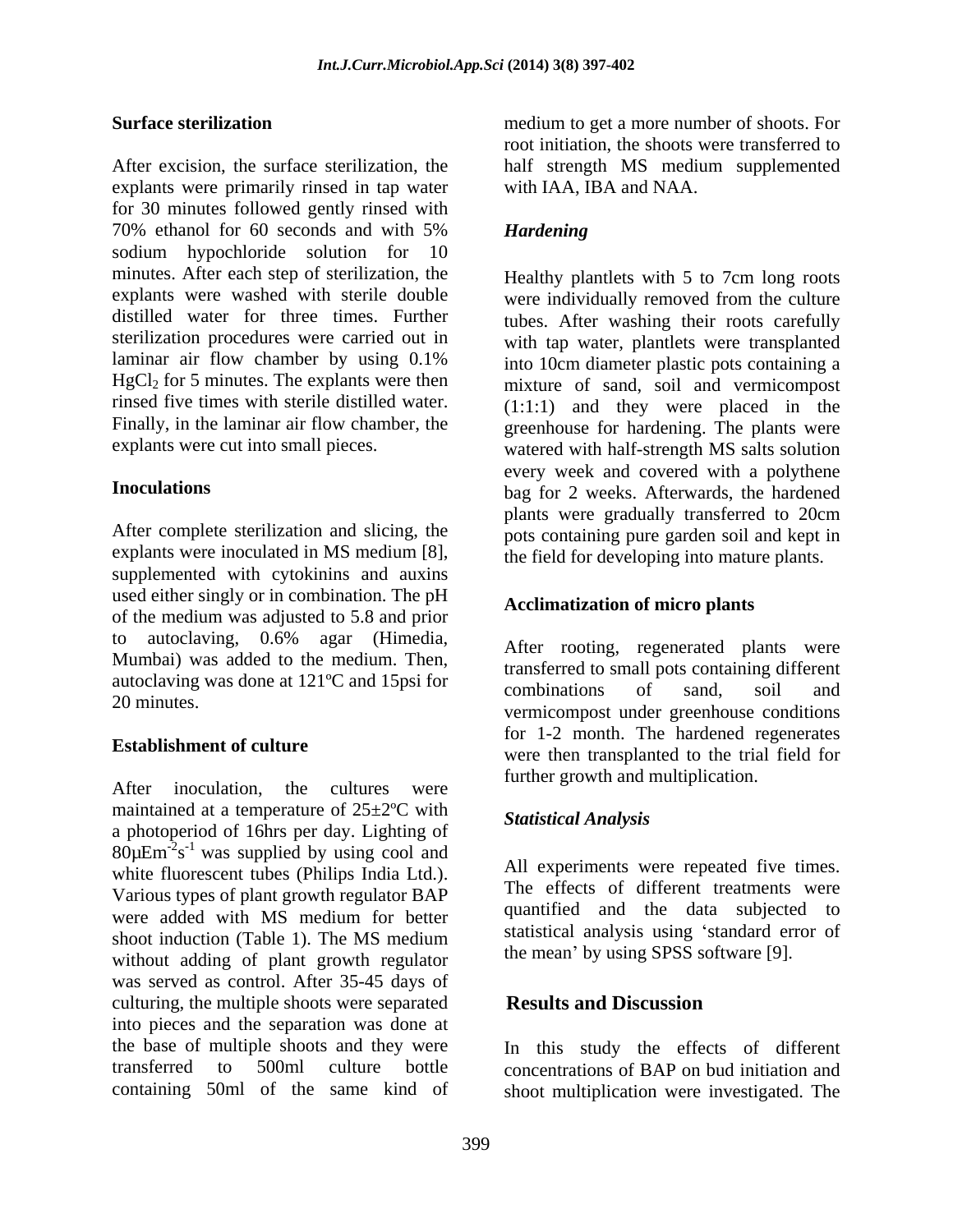proliferation rate and elongation are affected the optimum recommended BAP by cytokinin types and their concentration. concentration is 2.0 mg/l for H.  $N^6$ - benzylamino purine (BAP) is the most

multiplication. For example, Wong (1986) stated that when 2.0mg/l BAP is

results of shoot induction and multiple shoot supplemented in the medium, each of the formation with the implementation of explants produces as average of 2.4 shoots, different concentrations of BAP along with while increasing the BAP concentration to MS basal medium presented in (Table-2). 2.0mg/l and 3.0mg/l results in 2.6, 4.3 Apart from the influence of genotypes, shoot shoots per explants respectively. However, Adenine based cytokinins are used in several *enneaspermus* micropropagation [8]. In this *H. enneaspermus*. For *in vitro* propagation study also it is conformed as 2.0mg/l BAP N<sup>o</sup>- benzylamino purine (BAP) is the most showed good results when compare to its commonly preferred cytokinin.<br>The concentration of exogenous cytokinin and shoot proliferation. Hence,<br>The concentration of exogenous cytokinin this BAP concentration can be appears to be main factor affecting recommended as optimum level for *in vitro* the optimum recommended BAP concentration is 2.0mg/l for *H.*  low and high concentration in shoot induction and shoot proliferation. Hence, this BAP concentration can be shoot induction and proliferation of *H. enneaspermus*.

**Table.1** Different concentrations of BAP along with MS medium

| <b>Treatments</b> | <b>Concentrations (mg/l)</b> |
|-------------------|------------------------------|
| $MS+BAP$          | $0.5$ mg/l                   |
| $MS+BAP$          | $1.0$ mg/l                   |
| $MS+BAP$          | $2.0$ mg/l                   |
| $MS+BAP$          | $3.0$ mg/l                   |
| $MS+BAP$          | $4.0$ mg/l                   |

**Table.2** Results of different treatments of BAP along with MS medium in shoot proliferation **provides** 

| <b>Treatments</b>   | Number of shoot<br>$(Mean \pm SE)$ | Shoot length (cm)<br>$(Mean \pm SE)$ |
|---------------------|------------------------------------|--------------------------------------|
| Control             | $0.83 \pm 0.19$                    | $1.33 \pm 0.18$                      |
| MS+0.5mg/l BAP      | $3.17 \pm 0.22$                    | $1.98 \pm 0.19$                      |
| $MS+1.0$ mg/l $BAP$ | $8.50 \pm 0.24$                    | $3.83 \pm 0.22$                      |
| $MS+2.0mg/l$ BAP    | $11.28 \pm 0.37$                   | $6.68 \pm 0.37$                      |
| $MS+3.0mg/1$ BAP    | $10.34 \pm 0.32$                   | $6.12 \pm 31$                        |
| MS+4.0mg/l BAP      | $4.52 \pm 0.31$                    | $5.36 \pm 0.24$                      |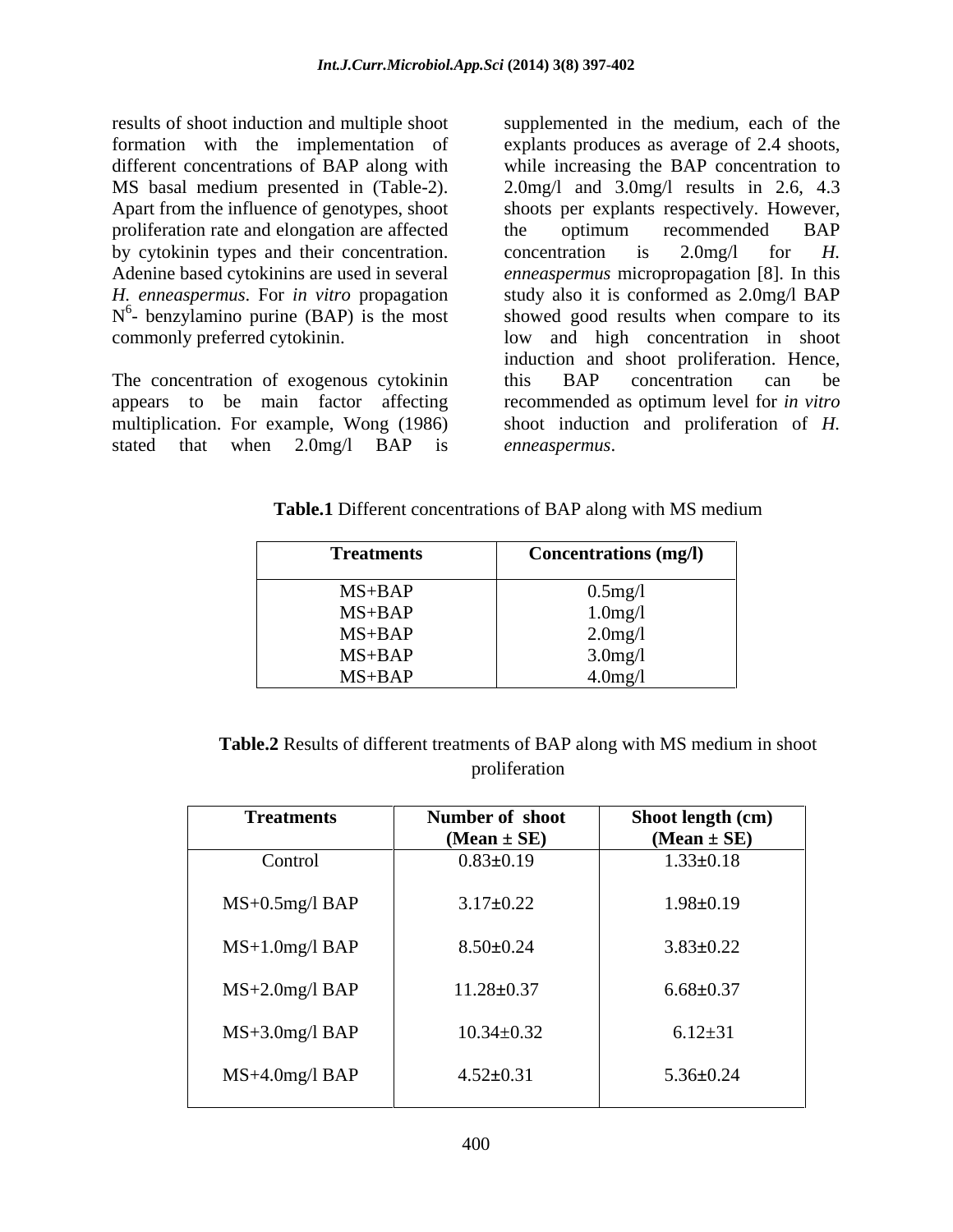**Figure.1** The successive stages of *in vitro* propagation of *H. enneaspermus*



Sucessive stages of Hybanthus enneaspermus

- (a) Direct regeneration of shoot from explants
- (b) Initiation of multiple shoot formation
- (c) Development of more number of multiple shoot
- (d) Root formation from regenerated shoot
- (e) Hardening and establishment regenerated plants

University Grant Commission (UGC), New Delhi for having sanctioned the project for the *In vitro* production and isolation of bioactive metabolites from isolation of bioactive metabolites from **India**," Journal of Herbs, Spices and *Hybanthus enneaspermus* (L) F. Muell". The financial assistance from University  $p \cdot 57$ <br>Grants Commission New Delhi for S  $1\ 07$ . Grants Commission, New Delhi, for S.  $1\_07$ .<br>Sudharson (Junior Research Fellowship) is  $3.$  E. Prakash, *et al.*, 1999. Sudharson (Junior Research Fellowship) is 3. E. Prakash, et al., 1999.<br>
greatly acknowledged. "Regeneration of Plants from Seed" greatly acknowledged.

- 1. K. R. Kirtikar and B. D. Basu, "Indian
- **Acknowledgements** 2. S. N. Yoganarasimhan, "Medicinal The authors gratefully acknowledge the Cyber Media, 2000. G. Sudarsanam Plants of India, Tamil Nadu, Vol. 2, Cyber Media, 2000. G. Sudarsanam and G. Sivaprasad, 1995. "Medical Ethnobotany of Plants used as Antidotes by Yanadi Tribes in South India, *Journal of Herbs*, *Spices and Medicinal Plants*, Vol. 3, No. 1, 1995, pp. 57-65. doi:10.1300/ J044v0 3n0 1\_07.
- **References** *enneaspermus* L. Muell., a Rare 3. E. Prakash, *et al.*, 1999. Regeneration of Plants from Seed Derived Callus of *Hybanthus*  Ethnobotanical Herb," Plant Cell *Report*, Vol.18, pp. 873-878.
	- Medicinal Plants, Vol IV," B/S 4. Prakash E, Sha PS, Vallikhan P, et al. Bishen Singh Mahendra Pal Singh, Dehra- dun, 1981. seed-derived callus of *Hybanthus*  4. Prakash E, Sha PS, Vallikhan P, *et al*. 1999. Regeneration of plants from *enneaspermus* (L.) Muell., a rare